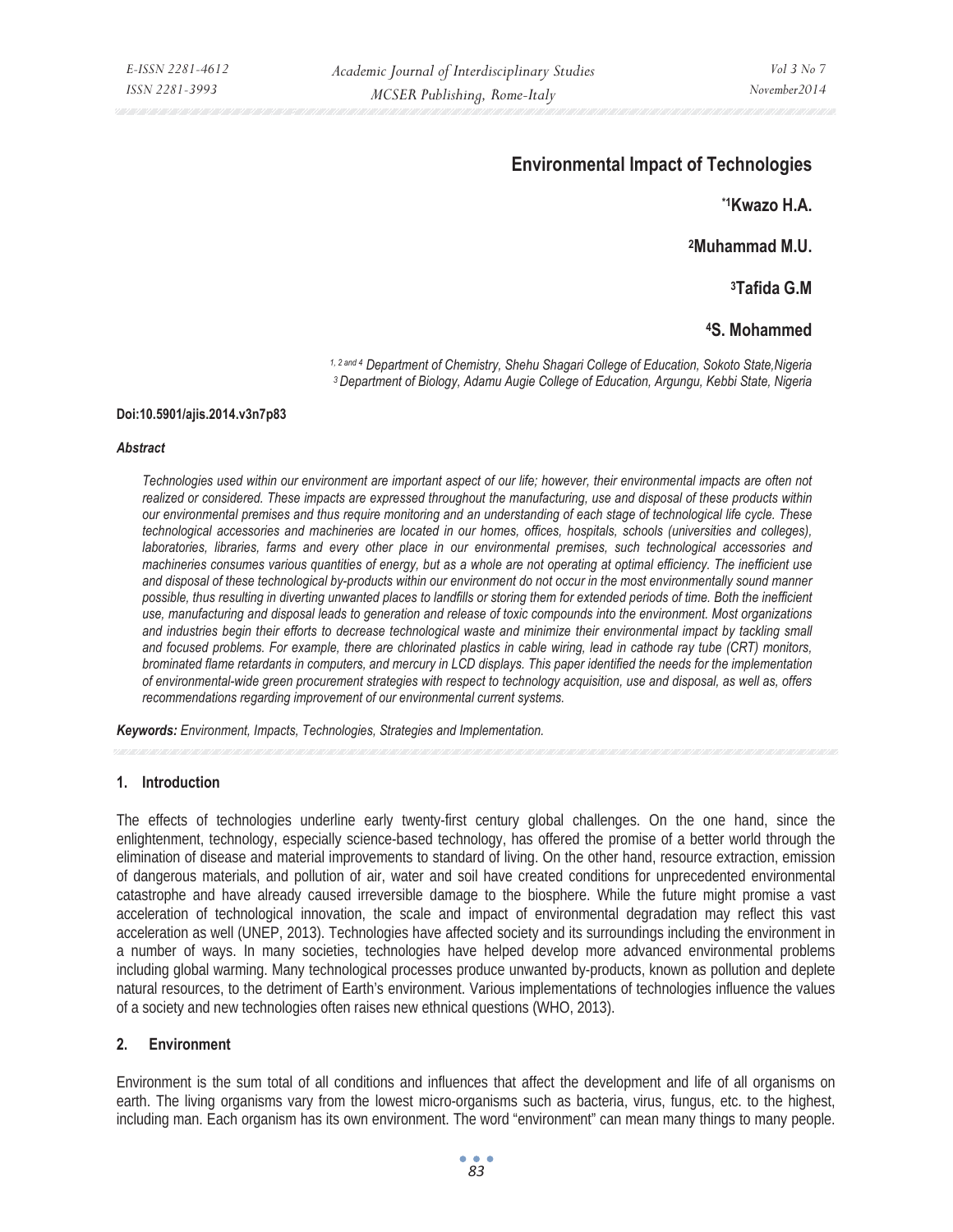Some consider it to be preservation of a scenic natural landscape or dwindling wildlife species. According to some, it is industrial pollution or threat to citizens' amenities caused by the building of a road or a big factory. Others may treat it as the mother of natural resources-energy, land, water, atmosphere and minerals (Anil and Arnab, 2001). The natural environment comprises all natural occurring surroundings and conditions in which living things grow and interact on Earth. These include complete landscape units that function as natural systems without major human intervention occurring within their boundaries. They also include universal natural resources that lack clear-cut boundaries such as; air, water and climate. Environment (Biophysical) refers to the physical and biological factors along with their chemical interactions that affect an organism where pollution is important. Knowledge environment include; social practices, technological and physical arrangements invented to facilitate collaborative knowledge building, decision making, inference or discovery (Anil and Arnab, 2001).

#### **3. Environmental-wide Green Procurement**

Green procurement is the integration of environmental performance considerations into the procurement process. Goods and services are considered green when they have a lesser or reduced effect on human health and the environment than competing goods or services that serve the same purpose (Canada, 2005). Environmental-wide green procurement is the purchase of goods and services that are less harmful to the environment and to human health than competing products and services that serve the same purpose (Canada, 2005). It includes the following;

- Looking at how needs could be met without new purchasing.
- Choosing a manufacturer who can demonstrate good environmental management practices; and
- Buying goods that are produced with fewer resources, do not use or release toxic substances, are energy efficient, or are easily disassembled for reuse and recycling.

# **4. Technology**

Technology is the making, modification, usage and knowledge of tools, machines, techniques, crafts, systems and methods of organization, in order to solve a problem, improve a pre-existing solution to a problem, achieve a goal, handle an applied input/output relation or perform a specific function. It can also refer to the collection of such tools, including machinery, modifications, arrangements and procedures. Technologies significantly affect humans as well as other animal's species ability to control and adapt to their natural environments (Hassan *et al.,* 2013). Example of technologies includes; construction technology, medical/health technology, biotechnology, green technology, nanotechnology and Information Communication technology (ICT) etc.

**Construction technology**: It Covers the basic elements of substructure (site works, settings out and foundations) and superstructure (flooring and roofs, simple finishes, fittings and fixtures) as well as basic services such as water, gas electricity and drainage, and considers low-rise framed industrial and commercial buildings. Throughout the world, construction technology is responsible for high levels of pollution as a result of the energy consumed during extraction, processing and transportation of raw materials (Adalbert, 1996).

**Medical /Health Technology**: It refers to any intervention that may be used for safe and effective prevention, diagnosis, treatment and rehabilitation of illness and diseases (WHO, 2013). This includes the pharmaceuticals, devices, procedures and organizational systems used in health care (INAHTA, 2009). Medical technology is a proper subset of health technology, encompasses a wide range of healthcare products and is used to diagnose, monitor or treat diseases or medical conditions affecting humans (ADVAMED, 2009). Health care as a sector is a major user of energy and generator of waste. Many institutions are taking steps to curb their energy consumption, reduce waste, and design processes and facilities that are more environmentally friendly and, as a result, healthier. Health care as an industry contributes significantly to environmental problems and that environmental problems, especially climate change, contribute significantly to health problems. As a result of this understanding, health care facilities have begun to implement programs and policies that minimize the impact of their activities on the environment (Jeanette and Carl, 2011).

**Agricultural technology**: Is the application of techniques to control the growth and harvesting of plants and animals products. It refers to agricultural machinery that is used in the operation of an agricultural area or farm. Agricultural technology focuses on technological processes used in agriculture, to create an understanding of how processes, equipment and structures are used with people, soil, plants, animals and their products, to sustain and maintain quality of life and to promote economic, aesthetic and sound cultural values. Agriculture is facing the challenge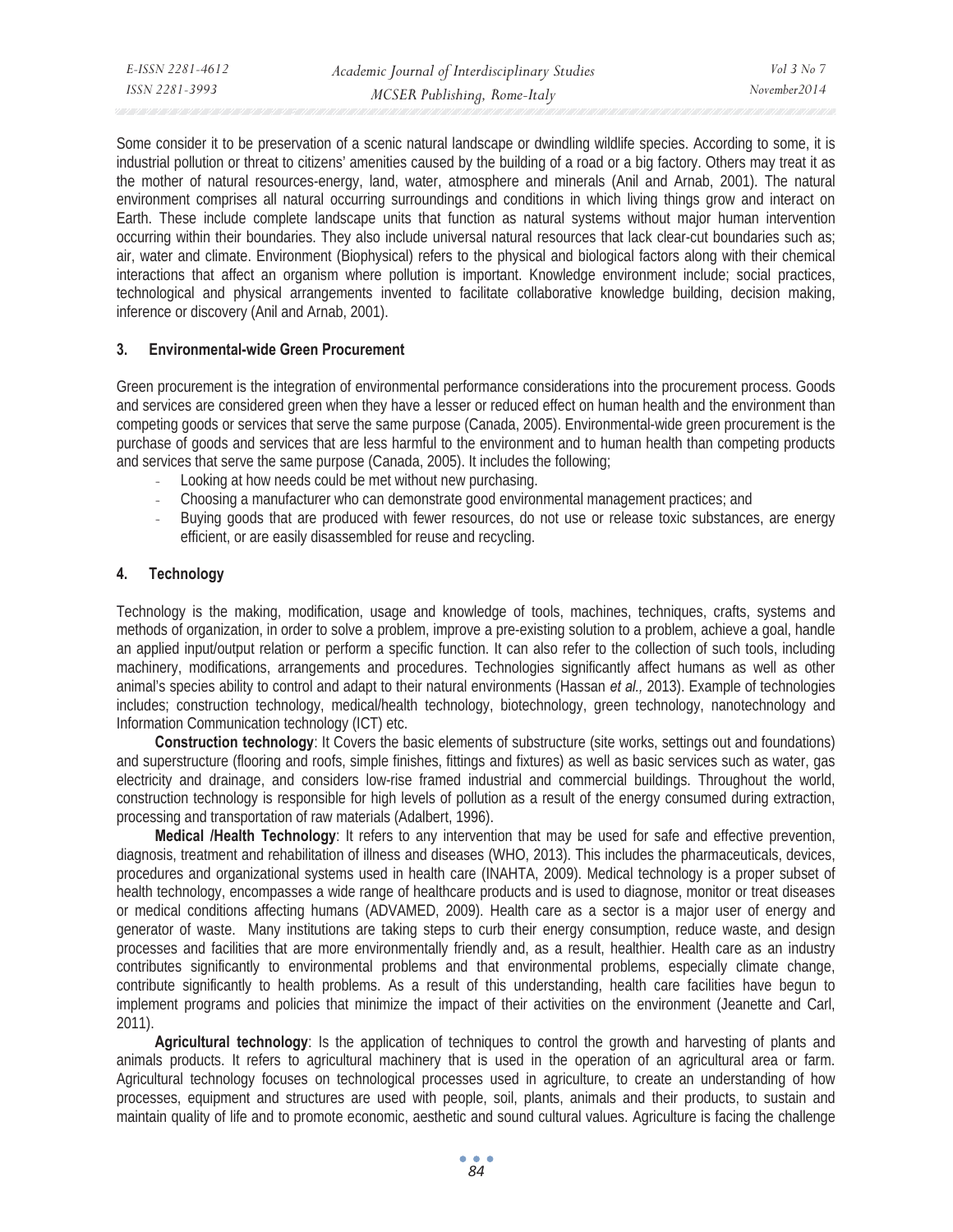of feeding an increasing global population while natural resources are shrinking due to a combination of factors. Many feel that biotech crops can contribute to meeting global food needs by improving agricultural productivity. Yet, the potential risks associated with the cultivation of biotech crops should be accurately evaluated and managed. The base line in evaluating those risks should be a good knowledge of the impacts and foot prints of the current agricultural systems. Current practices such as tillage, water use, intercropping, crop rotation, grazing and extensive usage of pesticides affect the biodiversity of agricultural fields as well as the environment outside of fields. The undesirable effects of modern agriculture on the environment have been widely publicized. The extent to which the undesirable impact can be minimized by intensive use of available science and technology on the most suitable land of great significance but has been generally overlooked (Aldrich, 1972).

**Biotechnology**: Is the use of any technique that makes use of biological systems, living organisms or their derivatives to develop, make or modify useful products, to improve plants or animals, or to develop micro-organisms for specific purposes (NABDA, 2002). The American Chemical Society defines biotechnology as the application of biological organisms, systems, or processes by various industries to learning about the science of life and the improvement of the value of materials and organisms such as pharmaceuticals, crops and livestock. In other words, biotechnology can be defined as the mere application of technical advances in life science to develop commercial products. Biotechnology is cutting edge technology with the following applications; food and agricultural biotechnology, medical biotechnology, environmental biotechnology as well as industrial biotechnology (Obasanjo Reforms on Biotechnology, 2006). For the most plant, crops developed with biotechnology will have many impacts on the environment. Benefits include reduced pesticides used, improved water and soil conservation and greater safety for workers and the ecosystems. Likewise, potential risks from biotech crops are similar to those we face with plants developed by traditional methods. Environmental biotechnology more efficiently cleans up many hazardous wastes than conventional methods and greatly reduces our dependence for waste cleanup on methods such as incineration of hazardous waste dump sites. Ecological impact of biotechnology (agricultural) include; spreading genetically engineered genes to indigenous plants, increasing toxicity, which may move through the food chain, disrupting nature system of pest control, creating new weeds or virus strains etc (NABDA, 2002).

**Nanotechnology**: Is the engineering of functional systems at the molecular scale. It is the manipulation of matter on an atomic, molecular, and supramolecular scale. This covers both current work and concepts that are more advanced (Drexler, 1992). An area of concern is the effect that industrial-scale manufacturing and use of nanomaterials would have on human health and environment, as suggested by nanotoxicology research (CDC-NIOSH Publication, 2014). The environmental impact of nanotechnology is the possible effects that the use of nanotechnological materials and devices will have on the environment. Nanotechnology environmental impacts include; the possible novel type of pollution that nanotechnological materials might cause if released into the environment. Some nanoparticles products may have unintended consequences. Nanopollution is a general name for waste generated by nanodevices or during the nanomaterials manufacturing process. Ecotoxicological impacts of nanoparticles and the potential for bioaccumulation in plants and microorganisms is a subject of current research, as nanoparticles are considered to present novel environmental impacts (Gyory, 2007). Researchers have discovered that bacteriostatic silver nanoparticles used in socks to reduce foot odor are being released in the wash (Lubick, 2008). These particles are often flushed into the waste water stream and may destroy bacteria which are critical components of natural ecosystems, farms, and waste treatment processes.

**Environmental technology**: Environmental technology (envirotech), green technology (greentech) or clean technology (cleantech) is the application of one or more of environmental science, green chemistry, environmental monitoring and electronic devices to monitor, model and conserve the natural environment and resources, and to curb the negative impacts of human involvement. The term is also used to describe sustainable energy generation technologies such as photovoltaics, wind turbines, bioreactors, etc. Sustainable development is the core of environmental technologies. The term environmental technology is also used to describe a class of electronic devices that can promote sustainable management of resources (Taesler, 1991).

**Information Communication technology (ICT):** Is the application of computers and telecommunications equipment to store, retrieve, transmit and manipulate data (Daintith, 2009). ICT is universally regarded as essential tools in enhancing environmental problems (such as environmental pollution). Today, it is commonly accepted that; ICTs has significant impacts on the environment. These effects will only be fully realized if, and when, ICT such as computer and mobile phones accessories are widely spread and used which is rampart in the society. Technology and Information Communication Technologies has affected society and its surroundings in a number of ways. In many societies, technology has helped develop more advanced environmental problems including environmental pollution. Many